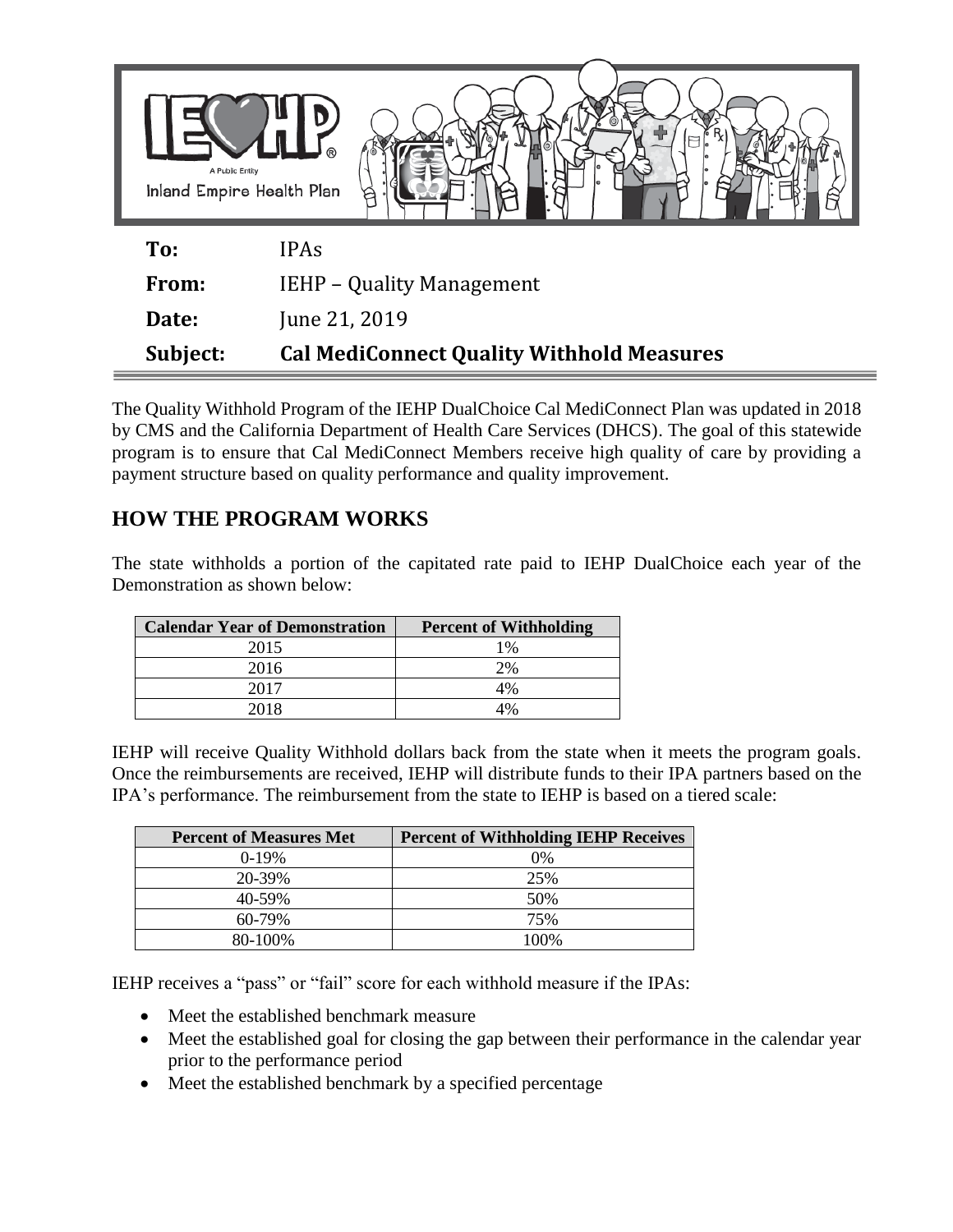For most Cal MediConnect plans, a standard improvement percentage of 10% will be used when determining the gap closure target.

**PAYMENT TO IPAs:** IEHP expects to receive final reporting payment for CY 2017 in the Summer of 2019.

| Data                    |                             |                  | 2017             |                 |
|-------------------------|-----------------------------|------------------|------------------|-----------------|
| <b>Source</b>           | <b>Measure Name</b>         | <b>2017 Rate</b> | <b>Benchmark</b> | <b>Goal Met</b> |
|                         | Plan all-cause readmissions |                  |                  |                 |
|                         | (PCR) Observed-to-Expected  |                  |                  |                 |
| <b>HEDIS 2018</b>       | Ratio                       | 0.86             | <1.0             | Yes             |
|                         | Controlling blood pressure  |                  |                  |                 |
|                         | (CBP)                       | 62.5%            | 56%              | Yes             |
|                         | Follow-up after             |                  |                  |                 |
|                         | hospitalization for mental  |                  |                  |                 |
|                         | illness (FUH)               | 50.6%            | 56%              | N <sub>0</sub>  |
| CAHPS <sup>®</sup> 2018 | <b>Annual Flu Vaccine</b>   | 59.8%            | 69%              | No              |
|                         | Medication adherence for    |                  |                  |                 |
| Star Rating 2017        | diabetes medications        | 74.6%            | 73%              | Yes             |
| <b>Encounter Data</b>   |                             |                  |                  |                 |
| 2017                    | <b>Encounter Data</b>       | 54%              | 80%              | No              |

## **2017 Core Measures Results**

## **2017 California-Specific Measures Results**

*.*

| <b>Data Source</b> |                                                           |                  | 2017             |                 |
|--------------------|-----------------------------------------------------------|------------------|------------------|-----------------|
| (State Defined)    | <b>Measure Name</b>                                       | <b>2017 Rate</b> | <b>Benchmark</b> | <b>Goal Met</b> |
|                    | <b>Behavioral Health shared</b><br>accountability process |                  |                  |                 |
| Measure CA1.7      | measure                                                   | 100%             | 90%              | Yes             |
|                    | Behavioral health shared                                  |                  |                  |                 |
|                    | accountability outcome                                    |                  | $<$ 10.85% (gap) |                 |
| Measure CA4.1      | measure                                                   | 10.59%           | closure target)  | Yes             |
|                    | Documentation of Care                                     |                  |                  |                 |
| Measure CA1.6      | Goals                                                     | 79.4%            | 55%              | Yes             |
|                    |                                                           |                  |                  |                 |
| Measure CA1.12     | <b>Interaction with Care Team</b>                         | 70.1%            | 78%              | No              |